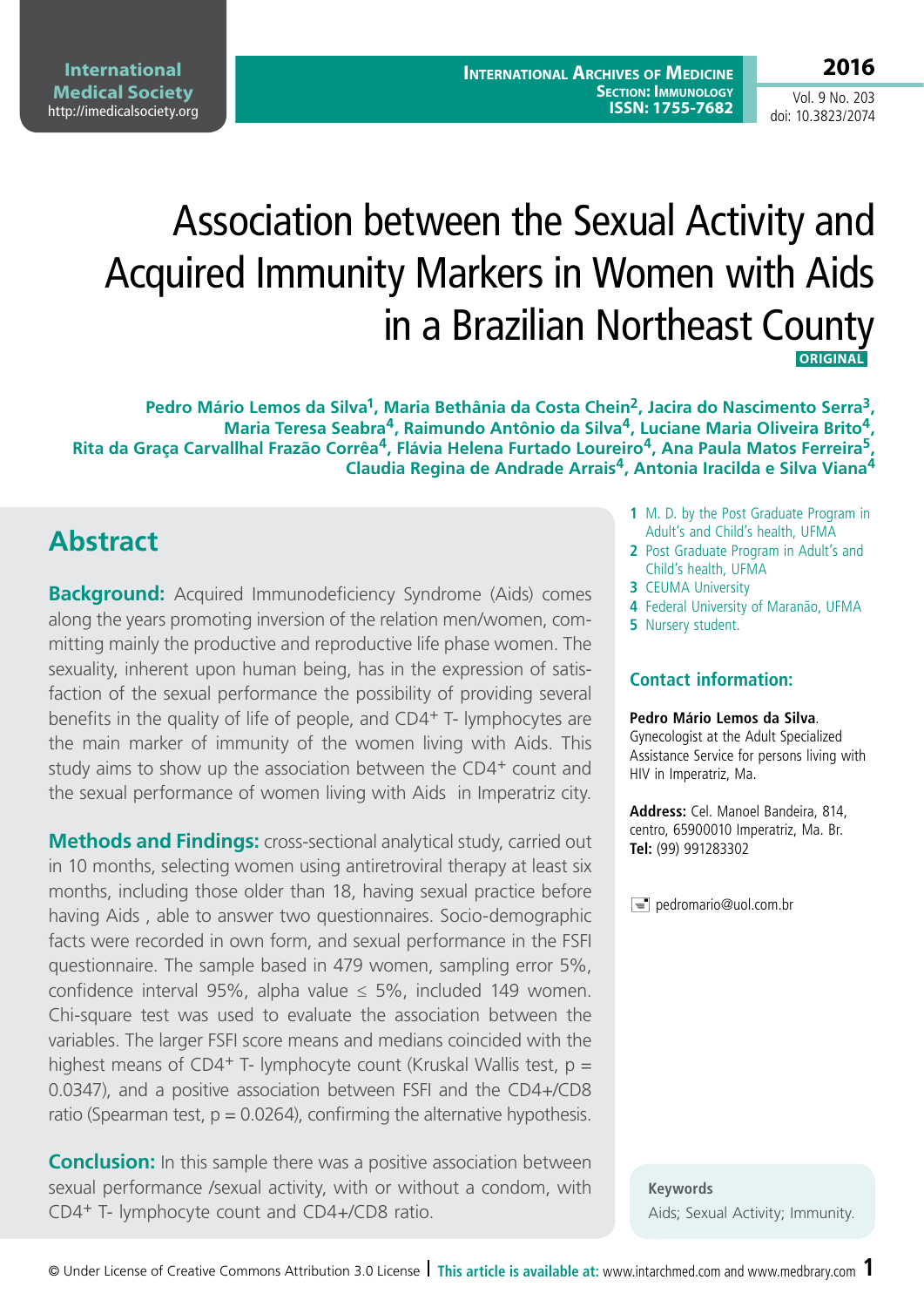## **Introduction**

The Acquired Immune Deficiency Syndrome (Aids ) is worldwide since the 80s with the identification of the Human Immunodeficiency Virus (HIV) in 1983 by Luc Montagnier and his team, in France, ratified by Robert Gallo and colleagues in the United States of America a year later (Farthing, 1989). At that time Aids was associated with sexual activity as the only means, and, subsequently, as the most common means of HIV transmission, especially by sex between men. Later it was found that sexual orientation had no correlation with the syndrome, but the practice of unprotected sex as the means of transmission of the virus (Duarte, 2010). Though, in absolute numbers, the syndrome continues to be contracted more by men, the male/female ratio has gradually declined, since the 90s, tending to feminization (Bastos, 2001), as well as impoverishment, heterosexualization and interiorization within Brazil (Faqueti *et al.*, 2014).

Gender-dependent factors affect both susceptibility and severity to infections and autoimmunity and, considering the influence of sex hormones on the effector functions of different populations of immune cells, sexual activity should be considered when decisions are made and evaluated with respect to Aids control and treatment strategies (Markle, 2014). Thus this research aims to analyze the association between sexual activity and immunity, as expressed in CD4+ T-lymphocyte count, in order to identify benefits of this activity in women with Aids . This population was chosen due to the lack of data on female sexuality association with immunity. In this study, correlations between sexuality, Aids and women's immunity were assessed using two questionnaires (a validated one for investigation of female sexual activity, The Female Sexual Function Index - FSFI, and other one with sociodemographic and behavioral variables), and comparison of CD4<sup>+</sup> T- lymphocyte count with the result of the domains of the FSFI.

#### **Theoretical Background**

Sexuality is a noun derived from sex (*sexus,* Latin), whose etymology indicates particular conformation that distinguishes male from female, animals and vegetables (Gewehr e Hetkowski, 2001). Its understanding is so important that integrates the concept of quality of life. It includes the physical, mental, social and spiritual dimensions, as a subjective and multidimensional concept, which run through sexual activity and pleasure in all these dimensions, particularly the physical and psychological ones (Rohde, 2014).

Kinsey *et al* were the first who studied sexuality systematically. They presented, through direct interrogation techniques (16 392 persons interviewed: 8,603 men and 7,789 women), several epidemiological reports on sexual behavior in the United States in the period 1938-1953. However the anatomical and functional response to sexual stimulation was first assessed, in laboratory, by William Howell Masters and Virginia Johnson Eshelman (Masters and Johnson). These authors observed 10,000 sex intercourses of 694 volunteers over an 11 year period in the United States (382 women), using footage in colors and laboratory studies of the physical and physiological aspects of sex, which resulted in the publication of Human Sexual Response, a book (Sena, 2012).

Before Masters and Johnson the study of human sexuality was restricted to reproductive function, however sexual behavior should not be perceived as a single action, purely psychological (psychologism), sociological (sociologism), biological (biologism) (Cavalcanti & Cavalcanti, 2012).

Among other findings, they pointed out that the physiological response to erotic stimuli were not restricted to the genitals, but widespread throughout the body, thus all of it would be eroticiseable depending on the particular conditions of each person in interaction with ecological variables (motivator, type and intensity of erotic stimulation, etc.) (Sena, 2010).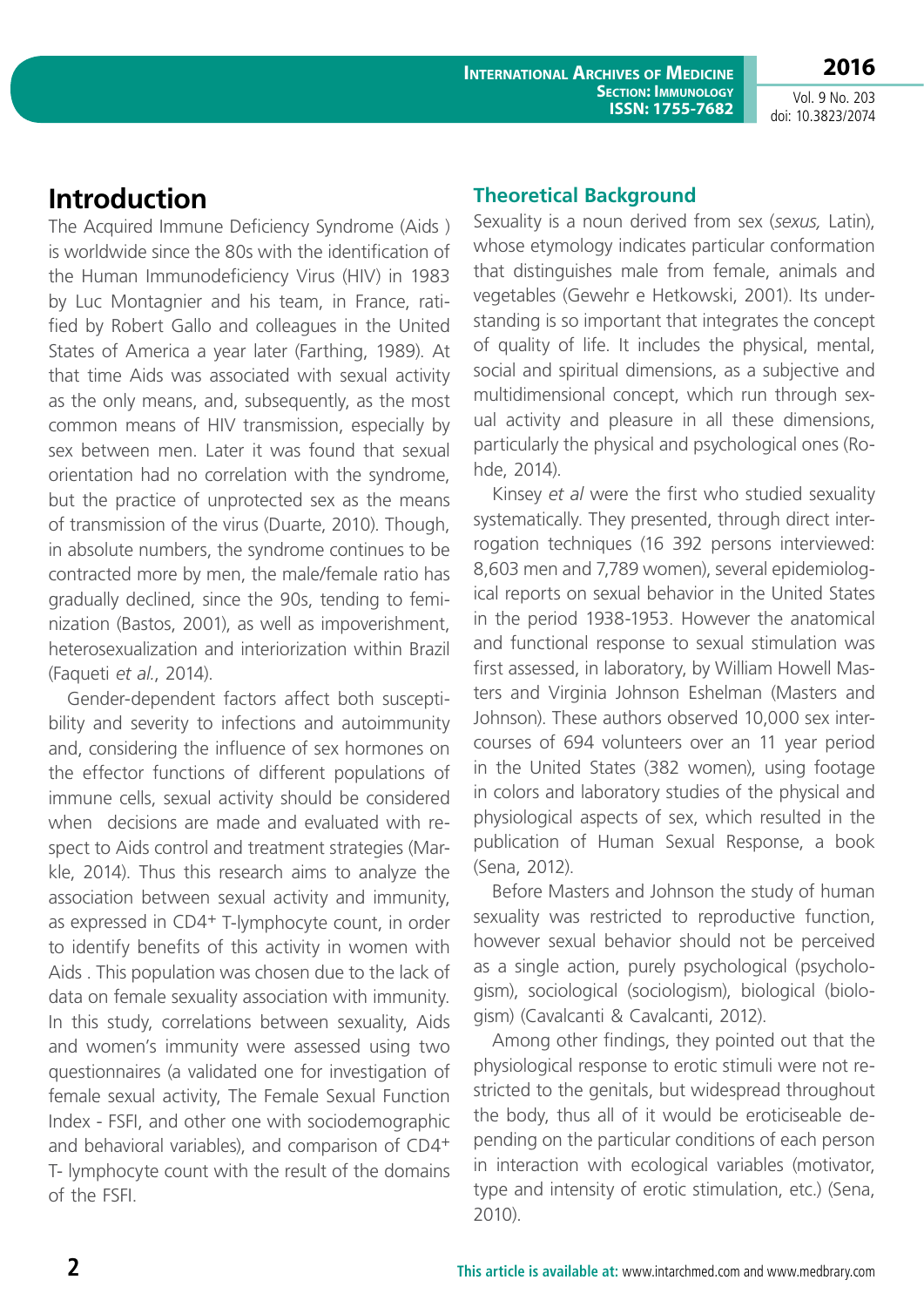**2016**

Vol. 9 No. 203 doi: 10.3823/2074

Considering the skin the largest sex organ in extension(Cavalcanti & Cavalcanti, 2012), it is the organ which transforms physical stimuli into chemical communicators and psychological states, therefore neurotransmitters and nerves carry the message, sent through touch, up to the central nervous system and this models the state of the skin by means of their own neurotransmitters (nerves and cutaneous immune cells), Azambuja (2005) apud (Costeira, 2008), and the skin contact of any part of the body generates some kind of pleasure (Mattos, 2013).

Shere Hite is a feminist who defended the right of the female orgasm as author of The Hite Report (Female Sexuality Report) in 1976, in the US, using anonymous written questionnaire about intimate experiences, sent by readers of magazines and newsletters, released the extraordinary clitoral orgasmic capacity and the emphasis on masturbation as a source of sexual satisfaction, as reported by Kinsey (Sena, 2012).

Sexuality is manifested by feelings related to the fact of being male or female and the ways of expression of these feelings, involving sexual fantasies, masturbation, sexual contact and interpersonal relationships (Vitiello, 1997). It is a systemic complex that includes clinical, hormonal, psychological, cultural, anthropological, social and behavioral aspects, among others, that are combined (Zampieri, 2004). Unlike other mammals, sexuality generates pleasure for human beings, regardless of reproductive cycle, and their biologically homeostasis is coordinated by the nervous, endocrine and circulatory systems (Marques, 2008).

According to WHO, sexuality is an energy that motivates us to seek love, contact, warmth and intimacy; forming part of the way we feel, move, touch and are touched; it is to be sensual and at the same time sexual; it influences thoughts, feelings, actions and interactions and, therefore, also influences our physical and mental health(Pontes, 2011).

For the United Nations Educational, Scientific and Cultural Organization (UNESCO, 2010):

"Sexuality is a fundamental aspect of human life: It has physical, psychological, spiritual, social, economic, political and cultural dimensions. Sexuality cannot be understood without reference to gender. Diversity is a key feature of sexuality. The rules governing sexual behavior differ widely between cultures and within a same culture. Certain behaviors are seen as acceptable and desirable while others are considered unacceptable. This does not mean that these behaviors do not occur, or that should be excluded from consideration in the context of sexuality education. "

There's neurofunctional similarity between the two sexes; vasocongestion determines penile erection and vaginal lubrication and distension. Both male and female have various patterns of sexual response well characterized reflecting a unitary, sequential, continuous and organized process: appetite, arousal, orgasm and relaxation (Cavalcanti & Cavalcanti, 2012) **(Table 1)**.

However, unlike the men, the feminine sexual response is circular, starting with spontaneous or motivated desire, followed by excitement, followed by satisfaction, with or without orgasm, and can restart the cycle or not (Basson, 2005).

The appetence or desire, willingness to practice sexual intercourse by sensory stimulation and/or erotic experiences and/or fantasies, described by

Table 1. Stages of human sexual response; modified adaptation of (Cavalcanti & Cavalcanti, 2012).

| <b>Cavalcanti &amp; Cavalcanti</b> | <b>Havelock Ellis</b> | <b>Helen Singer Kaplan</b> | <b>Masters and Johnson</b> | <b>Rosimary Basson</b> |
|------------------------------------|-----------------------|----------------------------|----------------------------|------------------------|
| Appetence                          |                       | Desire                     |                            | <b>Desire</b>          |
| Arousal                            | Tumescence            | Genital vasocongestion     | Arousal + plateau          | Arousal                |
| Orgasm                             |                       | Orgasmic reaction          | Orgasm                     | Orgasm                 |
| Relaxation                         | Detumescence          |                            | Resolution                 | Satisfaction           |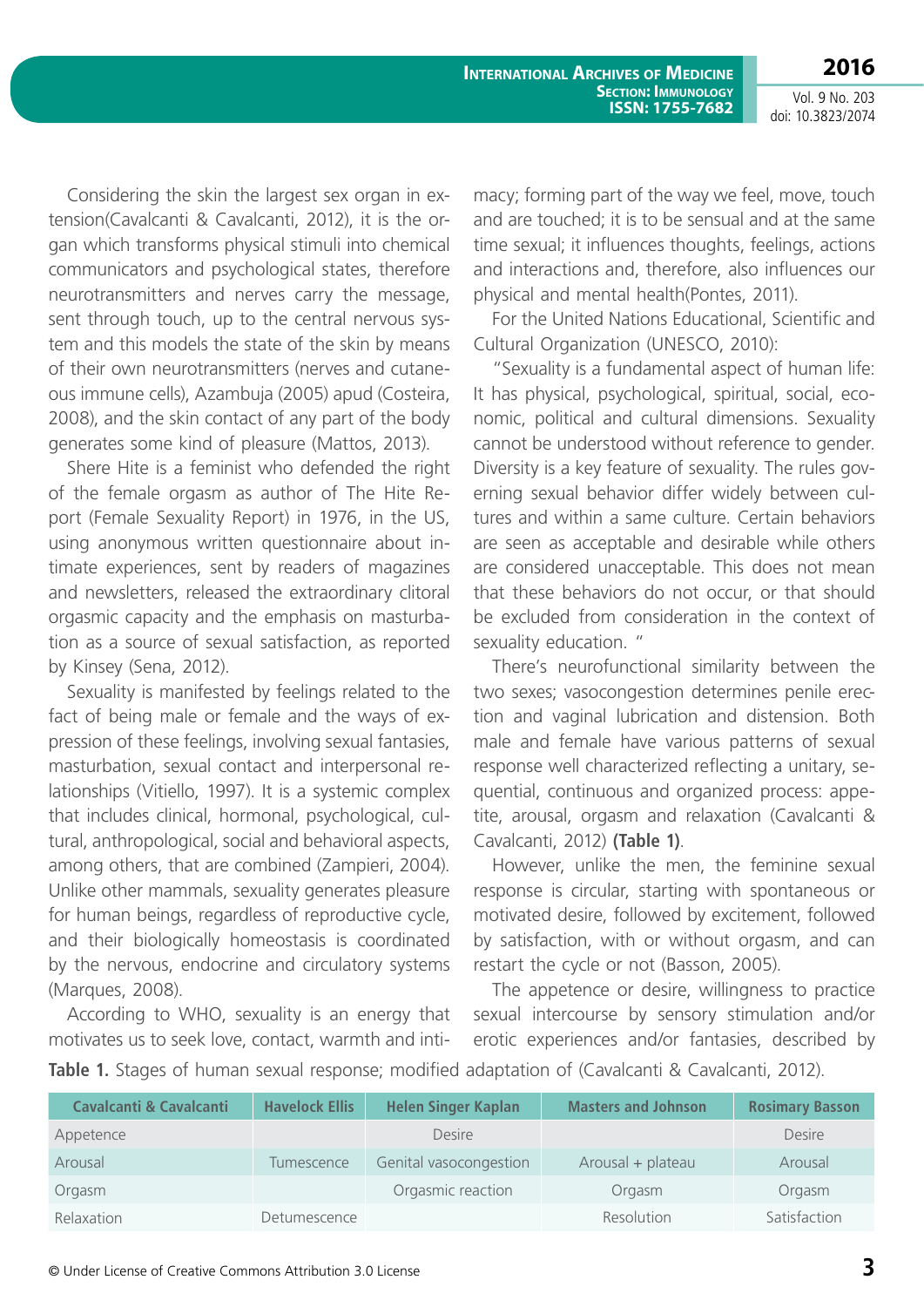| <b>Sexual Response</b>      | <b>Organic Events</b>                                                                                                                                                                                                                                                                                                                                                                                                                           |
|-----------------------------|-------------------------------------------------------------------------------------------------------------------------------------------------------------------------------------------------------------------------------------------------------------------------------------------------------------------------------------------------------------------------------------------------------------------------------------------------|
| Extragenital vasocongestion | Maculo-papillary erythema, areolar tumescence, expansion of vascularization and volume of<br>the breasts.                                                                                                                                                                                                                                                                                                                                       |
| Genital vasocongestion      | Labia majora flatten and tune up (nulliparous), swell(multiparous. Labia minora double or<br>triple, protrude out: the vagina length increases by 1 cm. Enlargement of the clitoris. Swelling<br>of the vaginal bulbs, uterus and uterine ligaments. Vagina: lubrication, anterior-posterior<br>stretching $(+/-3$ cm), lateral expansion of the upper $2/3$ $(+/-5$ cm) resulting in uterine elevation.<br>Formation of the orgasmic platform. |
| Extragenital myotonia       | Erection of the nipples. Contractions and voluntary and involuntary spasms of mimic muscles,<br>sternocleidomastoid, intercostals, rectus abdominis, buttocks and limbs. Perspiration,<br>hyperventilation and tachycardia.                                                                                                                                                                                                                     |
| Genital myotonia            | Retraction of the clitoris. Contraction of bulbovaginal muscles. Shortening of the uterine<br>ligaments. Uterine contractions. Contractions of orgasmic platform.                                                                                                                                                                                                                                                                               |

**Table 2.** Organic manifestations of sexual response, adapted from (Cavalcanti & Cavalcanti, 2012).

Kaplan in 1977, is a stage of subjective manifestation, the others have objective and subjective components: The excitement subjectively shows the growing sense of desire, and myotonic reaction plus vasocongestion objectively, with competition between parasympathetic and sympathetic systems, with sympathetic predominance, it corresponds to vaginal lubrication and training of orgasmic platform, and penile erection. In orgasm occurs subjectively feeling of pleasure, loss of acuity of the senses, shutdown sense the external environment, and objectively it presents reflex muscle contractions (3 to 15 rhythmic contractions of orgasmic platform, with an interval of 0.8 seconds), with predominance of the sympathetic system. Relaxation is characterized subjectively by sense of relief and fatigue, and sensory standards, and objectively by vascular decongestion and muscle relaxation, with parasympathetic system predominance (Marques, 2008);(Cavalcanti & Cavalcanti, 2012).

A study conducted by Davey Smith, Frankel (1979-1983), and Yarnell (1997) on the relationship between the frequency of orgasms and mortality in the United Kingdom, whose study, in ten years of follow up, they found that the risk of mortality was 50% lower in men who had two or more orgasms per week than those who had less than once per month. And even when evaluated other variables such as age, social class, and smoking, a large and significant inverse relationship between the frequency of orgasms and risk of death was found. They concluded that sexual activity seems to have a protective effect on men's health (Komisaruk, 2006); (Brody, 2010).

Sexual act is summed up in a binary compound f-F (friction-Fantasy), more fantasy than friction. The participation of organic structure is important for sexual response, to which the biological soundness favors, but does not determine a perfect answer because the emotional is so important, making the sexual act a result of biopsychic unit participation. However it is culture that defines sexual stimuli, therefore in our culture women are more sensitive to tactile stimuli, hugs, kisses, caresses (somatic), recall erotic experiences or creating erotic fantasies (psychogenic). Physiologically these stimuli result in organic response **(Table 2)** resulting from superficial and deep vasocongestion, and specific and generalized myotonia (Cavalcanti & Cavalcanti, 2012).

The brain is the most important sexual organ of the human being, as it controls the sexual behavior, whose brain regions involved has been identified by the following methods: axoplasmatic transport (transport of substances within neurons), neuroimaging (Computed Tomography - CT and Magnetic Resonance Imaging - MRI), regional cerebral blood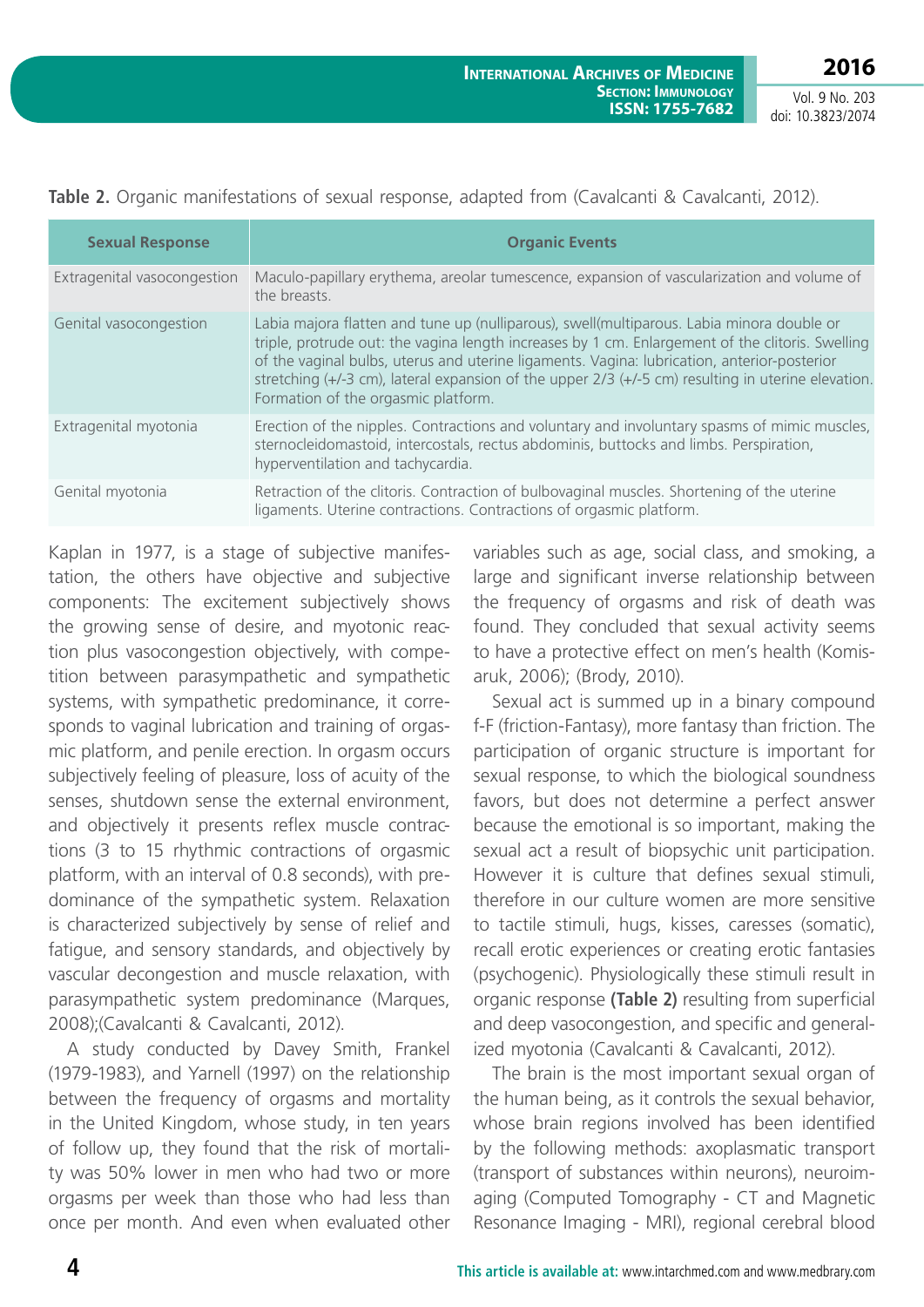Vol. 9 No. 203 doi: 10.3823/2074

**2016**

flow, positron emission tomography (PET), positron emission photons (SPECT), functional MRI, EEG, evoked potentials, magnetoencephalography. The major brain regions involved in the sexual response are the limbic system, hypothalamus and midbrain (Cavalcanti & Cavalcanti, 2012).

Sexuality is intrinsically linked with the female immunity considering that in a literature review of 61 articles published in the SciELO and Medline/ PubMed databases, sex steroids also modulate immune responses; while estrogens in low doses seem to stimulate, the progesterone and androgen tend to suppress. Lymphocyte subpopulations are endowed with estrogen receptors and their inhibition or blockage can alter production of immunoregulatory factors, reducing them in such a way as to limit the expression of antigens and decrease the capacity of lymphocytes to react with other cells (Medeiros, 2007).

A study indicates vibrators as accessories in the treatment of female sexual dysfunction; they are associated with health-promoting behaviors (data showed that vibrators users were significantly more engaged to two specific health-promoting behaviors when compared to non -users: they underwent gynecological examination, and carefully observed their genitals in the last year and last month respectively), and they are rarely associated with any side effects as a result of its use (Herbenick, 2009).

A study comparing the sexual activity to physical activity, found that orgasm is mentally and physically as beneficial as an eight kilometers of racing thanks to increased heart rate, which is equivalent to a vigorous aerobic exercise as well as the release of endorphins following orgasm. This experience, physically and mentally pleasant, is primarily chemical caused by releasing a cocktail of neurotransmitters through the nervous system: two catecholamines (noradrenaline and dopamine), and indoleamine and serotonin. Serotonin and dopamine release endorphins (similar structure to that of morphines, they are pain relieving) in the brain that

are pleasure stimulating, and provide a numbing, gently narcotic and reassuring sensation, explaining thus the eternal attraction the orgasm exercises on the human species, as well as the sense of comfort and temporary disconnection of reality it offeres, whose French description is "La petite mort" (Margolis, 2006).

Endorphins act as classical hormones in the pituitary; and they act as neurotransmitters or neuromodulators in the central nervous system, where they are directly responsible for the mediation of pain, perception, and emotional sensory information. The endogenous opioids, particularly b-endorphin, can modulate the natural immunity by increasing the activity of natural killer (NK) cells. The chronic administration of b-endorphins increases natural immunity, possibly through the "m" and "d" opioid receptors. The b-endorphin and ACTH are secreted by the anterior pituitary in response to exercise. The mild form of exercise performed are associated with increased activity of NK cells, lymphocyte subpopulation that have cytotoxic effect on virus-infected cells and some varieties of tumor cells, and reduce infections of the upper respiratory tract. However Jonsdottir *et al*., 1997, reported that clinical studies showed that exhaustive exercise increased the incidence of infections (Hayashida *et al.*, 2003).

Some impact of exercise on the immune system of the elderly, who show a decrease in the number and function of T cells and changes in composition of its subpopulations, as occurs in Aids , is observed in studies by Nieman *et al* (1993) which demonstrated that active highly conditioned women had an aerobic power, 67 % higher, proliferative response of lymphocytes and fitohemoglutinina (PHA), 56 % higher, and also an activity of NK cells, 54% greater than sedentary (Santos, 2010).

On the other hand we continuously live with all kinds of microorganisms (viruses, fungi, bacteria, protozoa), and infection with any of these leaves permanent damage in our bodies as a result of combating microorganisms done by our immune system,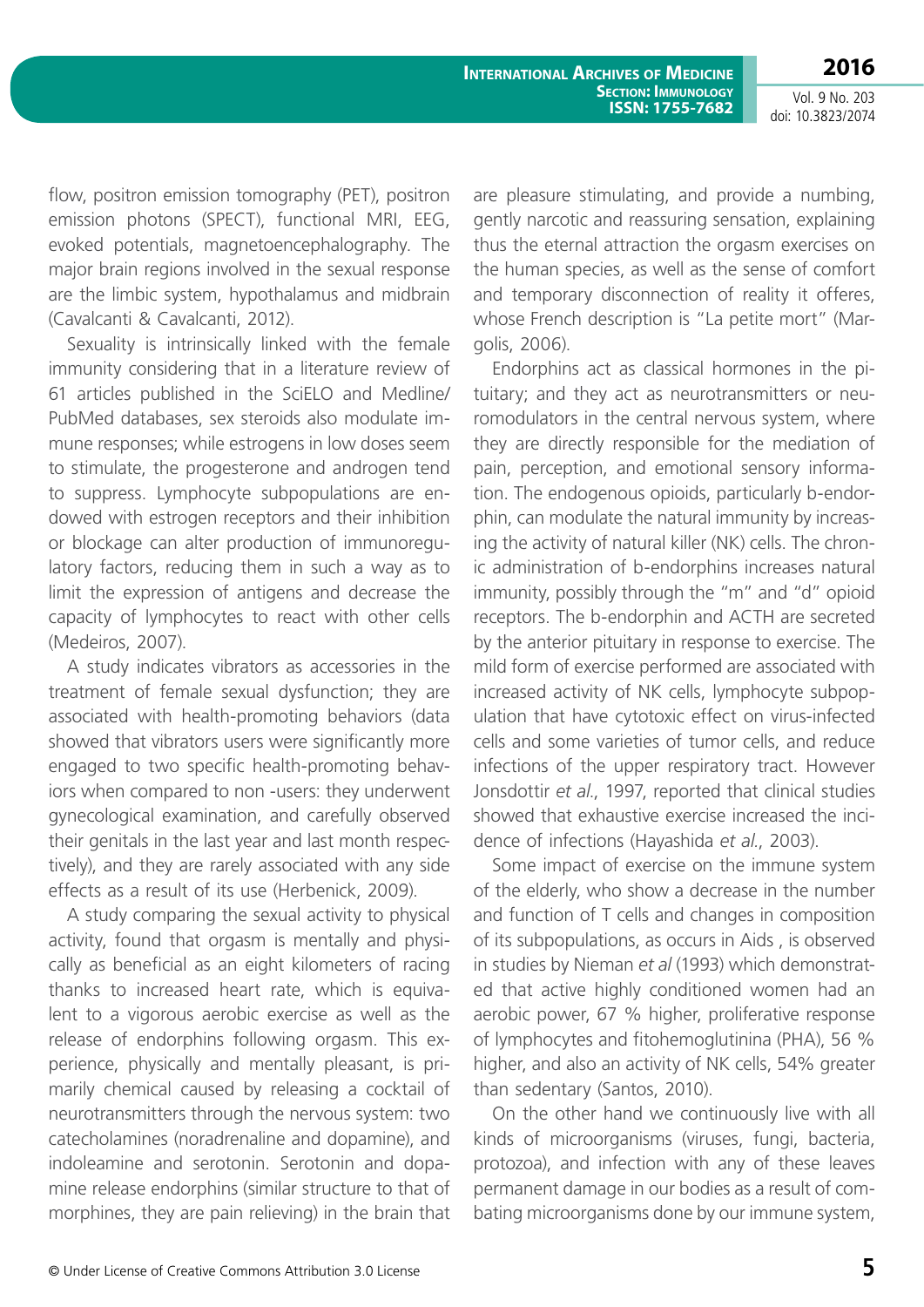Vol. 9 No. 203 doi: 10.3823/2074

**2016**

constituted by cells and molecules that promote immunity, specializing in defending the body against the presence of foreign substances, independently the physiological or pathological consequences of this immune response.(Abbas, 2011).

Functionally, the immune system is divided in innate (tries to prevent the development of infection) and adaptive one (attempts to eradicate the infection, producing a specific response against each microorganism, and develop antimicrorganism-specific memory capable of preventing the development of new infection by the same agent). The skin, enzymes (lysozyme, defensins and phospholipases), body temperature, gastric acidity, collectin and TL receptor (cytoplasmic membrane receptor), complement system (circulating activated protein antibodies, or contact with the infectious agent, the lectin) phagocytes (macrophages, monocytes, neutrophils), NK cells and interferon are elements of the innate immune system **(Table 3)**, lymphocytes mediate adaptive immunity. The immune cells are present in all tissues, especially circulating in the blood and lymph, and agglomerated in lymphoid organs.(Roitt, 1989); (Soares, 2014).

Acording to Abbas (2011) and Soares (2014) adaptive or acquired immunity is mediated by lymphocytes, principal cells of the humoral and cellular immunity, the only cells that express antigen receptors with the same specialty in its clones, therefore there are millions of lymphocyte clones able to recognize and respond to millions of foreign antigens.

For both authors a healthy adult has about 500 trillion lymphocytes (2% are in the blood, 10% in bone marrow, 15% in mucosal lymphoid tissues of the gastrointestinal and respiratory tracts, and 65% in lymphoid organs), among them stand out B lymphocytes (antibody-producers, when activated by CD4<sup>+</sup> T- lymphocytes), CD4<sup>+</sup> T- lymphocytes, helper lymphocytes, promote the differentiation of B lymphocytes to plasmocytes (humoral immunity), activate macrophages (cell-mediated immunity) and stimulate inflammatory process with the release of cytokines, activate CD8 T- lymphocytes, or cytotoxic lymphocytes, that destroy cells infected by viruses or intracellular bacteria and promote allograft rejection, and NK cells which promote the cytotoxic destruction of virus infected cells or damaged cells (innate immunity).

The virgin lymphocytes (which never found its corresponding antigen) normally die after 1 to 3 months, if they don't recognize an antigen, but the memory cells can survive for months or years

| <b>Célls</b>                                       | <b>Features</b>                                                                                                                                                                                 | <b>Functions</b>                                                                                                   |
|----------------------------------------------------|-------------------------------------------------------------------------------------------------------------------------------------------------------------------------------------------------|--------------------------------------------------------------------------------------------------------------------|
| <b>Neutrophils</b>                                 | Most abundant circulating polymorphonu-<br>clear Phagocyte cells undergo apoptosis unless<br>recruited to an inflammatory site within 6 hours.                                                  | Identify, engulf and destroy micro- organisms.                                                                     |
| Monocytes                                          | the name of macrophages (microglia in the CNS, phagocyte apoptotic neutrophils, present<br>Kupffer cells in liver, alveolar macrophages in the antigens (APC) to CD4+ T lymphocytes,<br>lungs). | Mononuclear phagocytes, mature in tissues with Identify, phagocyte and destroy microorganisms,<br>activating them. |
| Mast cells, eosinophils<br>and basophils           | They have granules in the cytoplasm completed<br>by inflammatory and antimicrobial mediators.                                                                                                   | Immune response to helminth and allergic<br>diseases.                                                              |
| Antigen presenting cells Nucleated cells.<br>(APC) |                                                                                                                                                                                                 | Present antigens to CD8-T lymphocytes (they<br>recognize the antigen, are activated and kill the<br>cells).        |
| Dendritic cells                                    | <b>APC</b>                                                                                                                                                                                      | Activate naive T lymphocytes and B lymphocytes                                                                     |

**Table 3.** Main cells of the innate immune system; adapted from (Roitt, 1989); (Soares, 2014).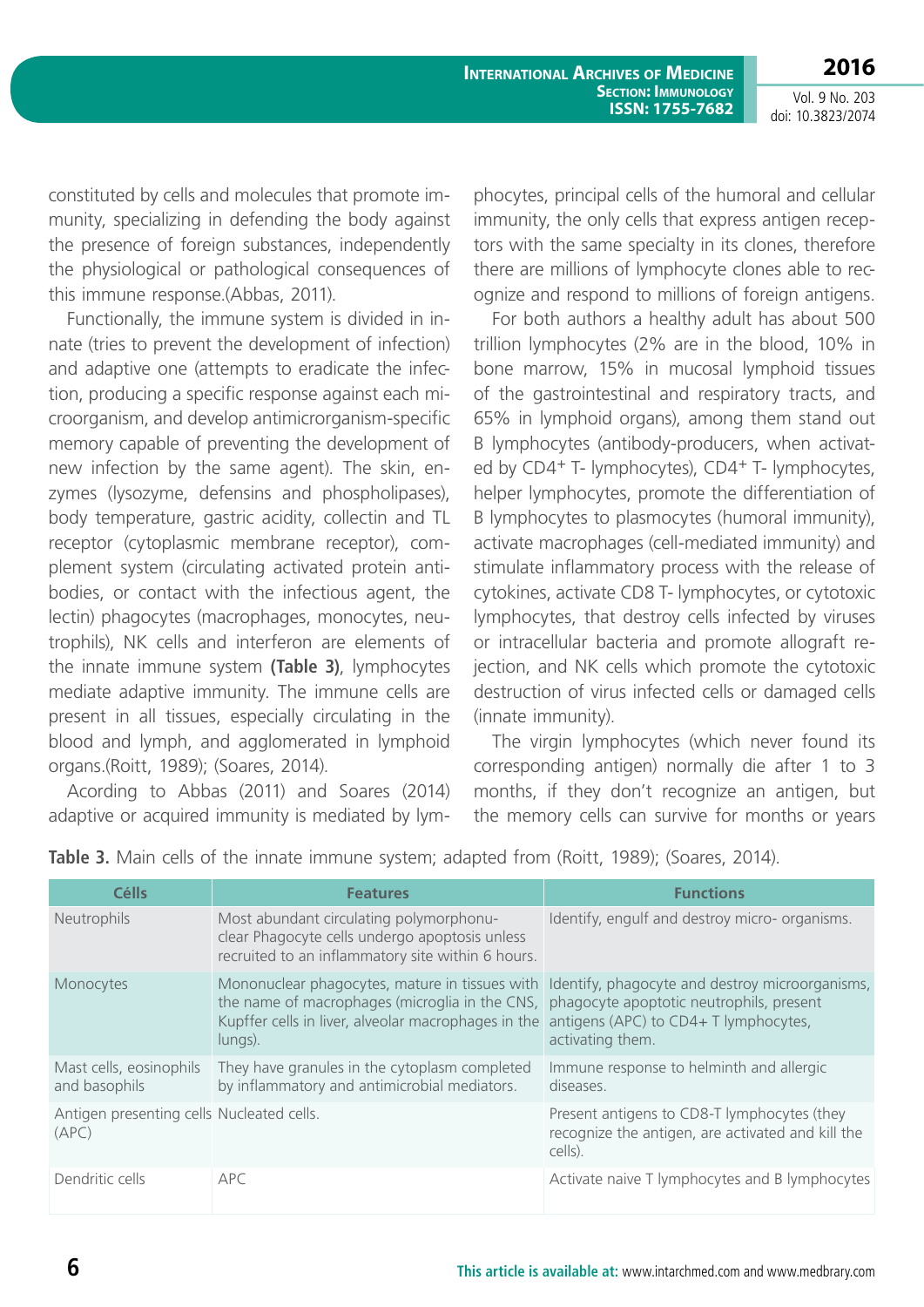**2016**

**International Archives of Medicine Section: Immunology ISSN: 1755-7682**

Vol. 9 No. 203 doi: 10.3823/2074

without being stimulated by antigen. T cells have proteins on their cell membranes that characterize, those are cluster of differentiation markers  $=$  CD. which are numbered, among which the most important for this study are CD4+ and CD8 (Abbas, 2011); (Soares, 2014).

The CD4<sup>+</sup> T- lymphocytes are the main target of HIV, etiological agent of Aids , and their number decreases as the disease progresses. The HIV virus adheres to the cytoplasmic membrane of the host cell enzymes and injects its RNA into the host cytoplasm, transforms its RNA into DNA analogue, integrates its DNA into the host cell DNA and encapsulates their virions, which once released will infect new lymphocytes, exercising the viral reproductive cycle. When the body can not hold the HIV reproductive cycle, and CD4+ T- lymphocytes decrease below 350/mm3 of blood, the virus host can begin to develop diseases caused by other parasites micro -organisms, called opportunistic, which characterize Aids. This phase of immune weakness favors the development of other diseases and the very spread of HIV in the body, featuring this infection as a syndrome whose most common symptoms are fever, diarrhea, night sweats and weight loss (Brasil, 2013).

The count of CD4<sup>+</sup> T lymphocytes, CD4<sup>+</sup>/CD8 ratio and viral load (VL) are used to assess the progress and prognosis of the disease and the effectiveness of the treatment and evaluate the state of the immune system, therefore the risk of debilitating complications such as infections. As their absolute counts vary daily it is useful to determine CD4+ Tlymphocytes count compared to other types of lymphocytes. CD4+ T-cells, CD8 T – cells and VL counts are requested when the diagnosis of HIV is done as part of a basal evaluation, should be repeated about 2 to 8 weeks after the start or after the modification of treatment, and every three or four months while treatment is maintained. Medicines produced up to date against HIV cannot destroy it, but hinder its action by inhibiting the HIV enzymes, slowing or preventing its multiplication or accession of the virus to lymphocytes (Brasil, 2013).

In about 26 countries between 2001 and 2012, HIV infection has decreased by around 50% or more among adults and adolescents, but other countries have not achieved the same, which reinforces the importance of intensifying prevention. Circumcision of 80% of all adult men in countries of high HIV prevalence and low prevalence of circumcised men by 2015, should prevent one in five new cases of HIV infection by 2025 (UNAids, 2012).

However the Aids epidemic in Brazil has grown among youth and adolescents. The incidence rate (number of cases per 100,000 inhabitants) aged 15- 24 years of age was 9.3 in 2001, rose to 10.9 in 2011. And the evolution of Aids trends for impoverishment, heterosexualization, feminization and interiorization (Brasil, 2013).

Feminization of Aids in Brazil, from the 90's, is explained by the greater biological vulnerability of women to HIV infection, considering the surface of the vaginal mucosa exposed to semen is relatively large, semen has a higher concentration of HIV than vaginal secretion, greater directionality and dissemination of semen ejaculated in the vaginal fluid, Sexually Transmitted Inections (STI's) are often more asymptomatic in women than in men, the local inflammation and micro-injuries caused by their etiological agents weaken the natural barriers to HIV infection, and early onset of sexual activity (pre-puberty and puberty) as a result of the immaturity of the genital tract, causing a further weakening to HIV infection (Bastos, 2001).

The vulnerability of a particular group to HIV infection and/or disease, is the result of several features of political, economioc and sociocultural contexts that increase or decrease the individual risk. In qualitative research, with 12 women over the age of 18 years, different educational levels, race and religion, interviewed women recognized vulnerability factors on the other ones and realized the risk of others acquire STI/HIV, but they didn't consider themselves in risk (Silva, 2009).

Girls and women are particularly vulnerable to HIV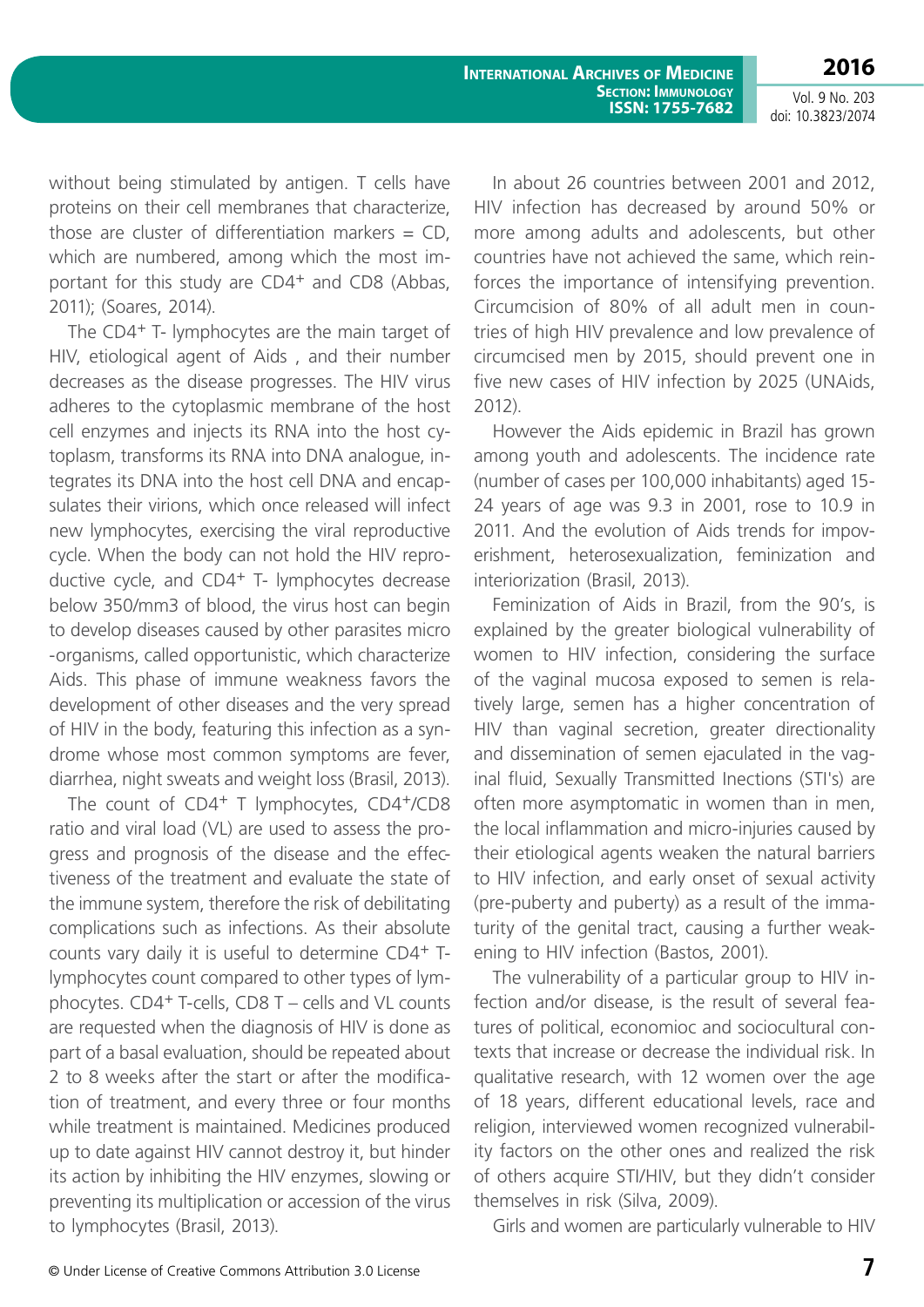infection due to a combination of biological factors and gender inequalities, particularly in cultures that limit knowledge about HIV, the ability to protect themselves and negotiate safer sex (OMS, 2011).

Vulnerability to HIV increases with traumatic sexual intercourse, such as coercive sex, or when there is female genital mutilation, characterized by dyspareunia, lacerations and inflammation (Ghosh *et al.*, 2013).

# **Method**

### **Type of study**

Analytical Cross-sectional Study.

### **Time and place of study**

Data collection was performed at the Specialized Assistance Service (adult SAS), Division of Sexually Transmitted Infections (STI/Aids) of the Health Department of the city of Imperatriz - Ma., from March to December 2014. Imperatriz is a western city of Maranhão, 639 km far from the capital, São Luís, and stands as junction to cities in the southwestern Maranhao, northern Tocantins and southern Pará. It is 257 km far from Araguaina - TO, 644 km far from Palmas - TO, and 608 km far from Belém - PA. It is linked to the state of Tocantins by Don Felipe Gregori and Estreito bridges, both built on the Tocantins River that separates the states of Maranhão and Tocantins. It has intense migratory flow overland through the Belem-Brasilia highway which crosses it from north to south, via river, across the Tocantins River, and by airplanes, which connect it to the world through the TAM, GOL, AZUL and SETE airlines. It is the second university center of Maranhão with 3 public universities and five private ones, as well as a municipal theater and multiplex cinema. It is considered the second largest economic, political, cultural and population center of the state of Maranhão. Its economy comes from the agriculture sector, livestock, vegetable extraction, trade, industry and services. As a result of this rapid and significant development has received many titles over the years: Tocantins Princess, Portal of the Amazon, Brazilian Capital of Energy and National Integration Metropolis. (Imperatriz, 2015).

#### **Sample**

We selected 227 women, the Unified Health System (SUS) users, followed clinically in Imperatriz SAS, with or over 18 years of age, from March to December 2014, with confirmed clinical diagnosis of HIV infection and treated with Antiretroviral Therapy regimen (ART), registered in Logistics Management System of Medicines (SICLOM) for at least six months before the data collection. We included those over 18 who reported sexual activity before Aids diagnosis, able to communicate in Portuguese, without any cognitive impairment, who totaled 149. All were invited to participate in the study giving their consent signing the Informed Consent Form (ICF), detailed in Appendix B. They were excluded those who did not complete all "Sexual Function Index Female" (FSFI) questionnaire, those who had had any infection, surgery, or immunization in the three months preceding the completion of the FSFI and sociodemographic questionnaire, and those sexually inactive within two months prior to the completion of the FSFI, totaling 78. There was no loss.

#### **Sample characterization**

The women living with Aids, in the sample, prevailed those: between 31 and 41 years old (47.7%), whose mean age was 38, standard deviation (SD) of 9.1 years, brown (56,3%), with 9-12 years of school education (33.5%), housewives (50.3%), Catholic (53%), married (39.6%), living with a partner (62.4%), who gave birth at least once (91.2%), had at least one living child (88,6%), sedentary women (67.1%), who slept six or more hours a day (87.9%), not using drugs (smoking/alcohol) (72.5%), had stable sexual partner (81.9%) always used condoms (69.1%), practiced by 1 intercourse per month (67.8%), and who practiced satisfactory sexual activities to themselves in more than 50% of sexual activity (57.7%) **(Table 4)**.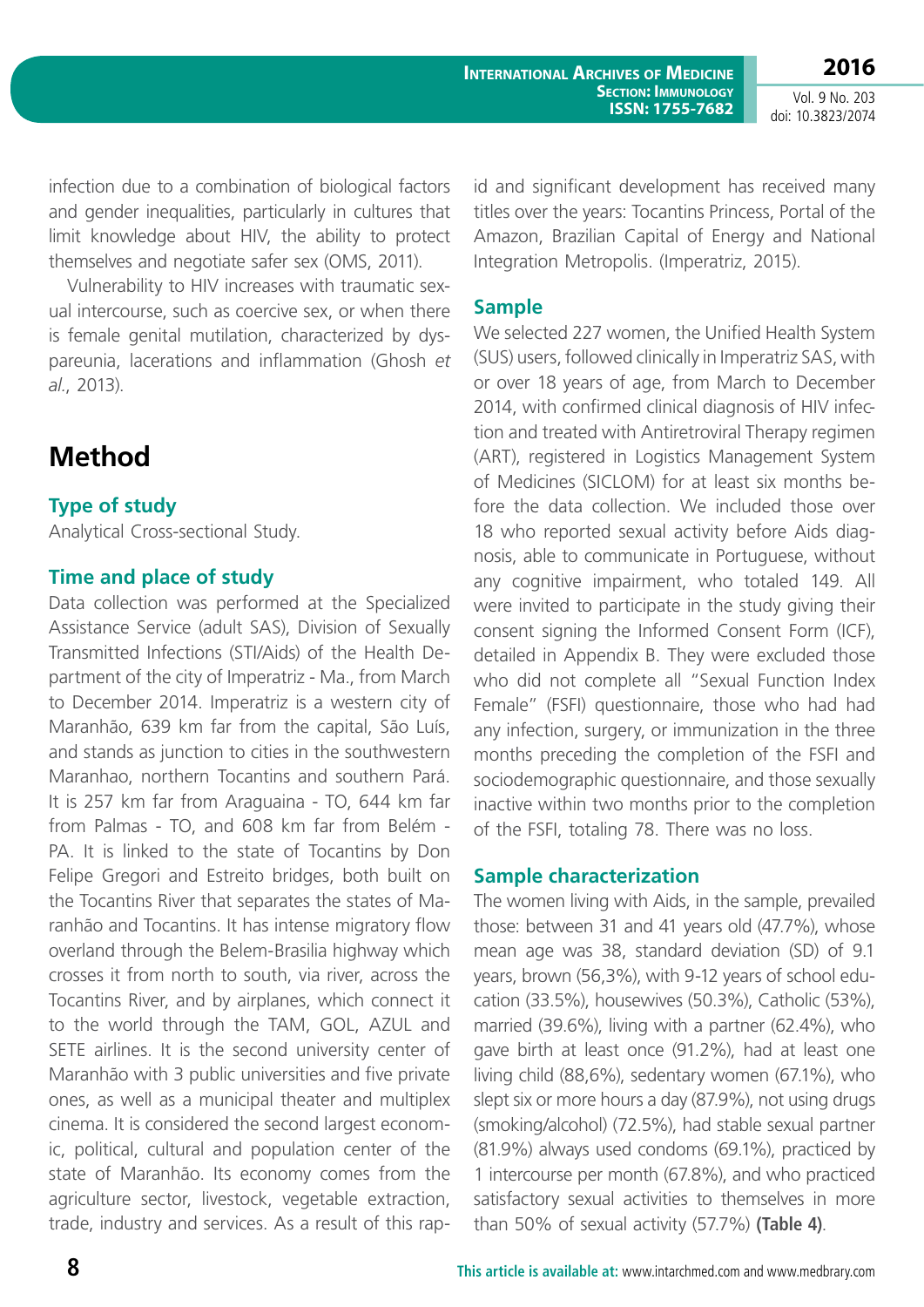**2016**

Vol. 9 No. 203 doi: 10.3823/2074

**Table 4.** Some socio-demographic and reproductive variables, lifestyle and sexual behavior characteristics of women with Aids . Imperatriz (MA) - BR. 2014.

| <b>Variables</b>     | $n$ (%)    |
|----------------------|------------|
| Age (years old)      |            |
| $18 - 30$            | 30(20.1)   |
| $31 - 41$            | 71 (47.7)  |
| $42 - 53$            | 35(23.5)   |
| $54 - 65$            | 13(8.7)    |
| Skin color           |            |
| <b>Brown</b>         | 84 (56.3)  |
| White                | 36 (24.2)  |
| <b>Black</b>         | 29 (19.5)  |
| Years of schooling   |            |
| 1a4                  | 40 (26.9)  |
| 5a8                  | 48 (32.2)  |
| 9 a 12               | 50 (33.5)  |
| Mais de 12           | 11(7.4)    |
| Ocupation            |            |
| Hosewife             | 75 (50.3)  |
| Autonomus            | 10(6.7)    |
| Not autonomus        | 64 (43)    |
| Monthly income (MW)* |            |
| Not informed         | 3(2)       |
| Up to 1              | 107 (71.9) |
| Between 2 and 3      | 37 (24.8)  |
| More than 3          | 2(1.3)     |
| Religion             |            |
| Catholic             | 79 (53)    |
| Evangelical          | 64 (43)    |
| Others               | 6(4)       |
| Marital status       |            |
| Single               | 54 (36.2)  |
| Married              | 59 (39.6)  |
| Divorced             | 21(14.1)   |
| Widowed              | 15(10.1)   |
| Live with a partner  |            |
| Yes                  | 93 (62.4)  |
| <b>No</b>            | 56 (37.6)  |
| No. of pregnancies   |            |
| None                 | 13(8.8)    |
| Between 1 and 2      | 54(36.2)   |
| Between 3 and 4      | 55 (36.9)  |
| More than 4          | 27(18.1)   |

| <b>Variables</b>                                   | $n$ (%)        |
|----------------------------------------------------|----------------|
| Live children                                      |                |
| Do not apply                                       | 13(8.7)        |
| None                                               | 4(2.7)         |
| Between 1 and 2                                    | 65 (43.6)      |
| Between 3 and 4                                    | 56 (37.6)      |
| More than 4                                        | 11(7.4)        |
| <b>Exercises</b>                                   |                |
| None                                               | 100(67.1)      |
| $\geq$ 3 X week                                    | 36 (24.2)      |
| <3 X week                                          | 13(8.7)        |
| Hours per day of sleeping                          |                |
| $\geq 6$                                           | 131 (87.9)     |
| <6                                                 | 18(12.1)       |
| Drugs**                                            |                |
| Don't use                                          | 108 (72.5)     |
| Cigarettes                                         | 41 (27.5)      |
| Alcohol                                            | 11(7.4)        |
| Others                                             | 2(1.3)         |
| Sexual partner                                     |                |
| Stable                                             | 122 (81.9)     |
| Unstabel                                           | 27(18.1)       |
| Condom use                                         |                |
| Always                                             | 103(69.1)      |
| Sometimes                                          | 29 (19.5)      |
| Notime                                             | 17(11.4)       |
| Alcohol                                            | 11(7.4)        |
| Maximum frequency of sexual activity per month     |                |
| Do not inform                                      | 3(2)           |
| $\leq$ 1                                           | 101 (67.8)     |
| $>1 e \leq 2$                                      | 10(6.7)        |
| $\leq 3$                                           | 4(2.7)         |
| $\leq 4$                                           | 15(10.1)       |
| $\geq 5$                                           | 16(10.7)       |
| Own satisfactory sexual activity frequency         |                |
| None                                               | 8(5.3)         |
| < 50%                                              | 33 (22.2)      |
| 50%                                                | 22 (14.8)      |
| $> 50\%$                                           | 27(18.1)       |
| All                                                | 59 (39.6)      |
| Total                                              | 149 (100)      |
| *: MW: minimum wage. **: Use of more than one drug | simultaneously |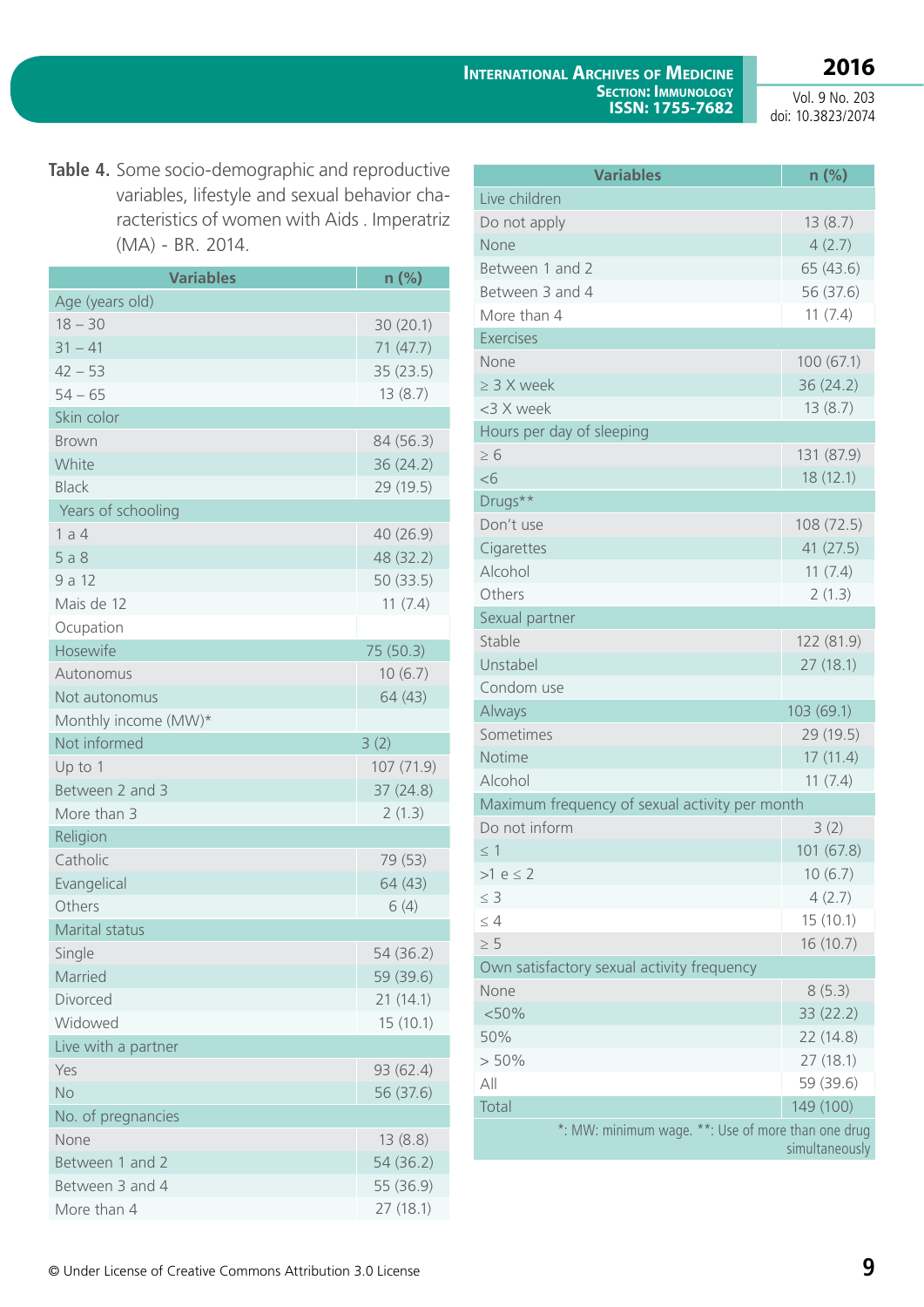**2016** Vol. 9 No. 203

doi: 10.3823/2074

#### **Sample size calculation**

The calculated sample of 214 women, according to the sampling Calculator Sample Size Calculator by Raosoft, Inc, and Santos (2014) based on the following estimates: Total number of women enrolled in the Logistics Management System of Medicines, Imperatriz city (479), sampling error (5%), confidence interval (95%), distribution (50%), resulting a sample of 214 women.

#### **Instrument of data collection and evaluation**

The women in the sample answered two questionnaires: the first, semi-structured, with 20 questions (13 closed), was an interview on sociodemographic variables (age, race, education, parity, family income, occupation, marital status, sexual activity, alcohol consumption, smoking, physical activity), clinical factors related to co-morbidities and surgical procedures, with space for annotation of antiretroviral treatment regimen (ART) and test results of CD4+ and CD8 T lymphocyte counts. (Appendix A), the second was a self-administered structured questionnaire in 19 closed questions, responded after the first, which proposed to assess female sexual response in six areas, in the past 4 weeks: sexual desire, sexual arousal, vaginal lubrication, orgasm, sexual satisfaction and pain. It was validated for use in Portuguese, originally known as Female Sexual Function Index (FSFI) (Annex 1). For each question there was a response pattern which options were scored 0-5 increasingly for the presence of the challenged function. Only in questions about the pain score was defined in reverse. A total score was displayed at the end of the application, the result of the sum of the scores for each domain multiplied by a factor that homogenized the influence of each domain in the total score. To facilitate the multiplications all multipliers were multiplied by 10, so the minimum score became 12 and the maximum one 360. For evaluating FSFI here are the following scores **(Table 5)**: (Rosen *et al.*, 2000); (Pacagnella, 2009).

To perform the data collection, a pilot study was carried out with 12 women to test the feasibility of the two questionnaires that would be used. The questionnaires were applied individually in women in the collective counseling room by the researcher as they waited to collect blood for performing CD4+ T- lymphocyte counts and viral load (VL) for evaluation of their immunity, clinical care and receipt of ART and other drugs listed in the basic pharmacy. The pilot study showed that patients were unaware of T-lymphocytes and VL, not even its importance, and if approximately 50% of them received their food baskets and medicines, would not expect the clinic consultation, or blood collection. Some received medication because it was a condition of receiving food baskets and passes for buses, but did not bother to use them properly and/or regularly. After a three-week pilot study, the strategy was changed to motivate the women

**Table 5.** Scores assessment of the Female Sexual Function Index.

| <b>Domain</b> | <b>Questions</b> | <b>Scores</b> | <b>Multiplier factor</b> | <b>Minimum score</b> | <b>Maximum score</b> |
|---------------|------------------|---------------|--------------------------|----------------------|----------------------|
| <b>Desire</b> | 1, 2             | $1 - 5$       | 0.6                      | 1.2                  | 6.0                  |
| Arousal       | 3, 4, 5, 6       | $0 - 5$       | 0.3                      | $\overline{0}$       | 6.0                  |
| Lubrication   | 7, 8, 9, 10      | $0 - 5$       | 0.3                      | $\overline{0}$       | 6.0                  |
| Orgasm        | 11, 12, 13       | $0 - 5$       | 0.4                      | 0                    | 6.0                  |
| Satisfaction  | 14, 15, 16       | $1 - 5$       | 0.4                      | $\bigcap$            | 6.0                  |
| Pain          | 17, 18, 19       | $0 - 5$       | 0.4                      | $\Omega$             | 6.0                  |
| Total         |                  |               |                          | 1.2                  | 36                   |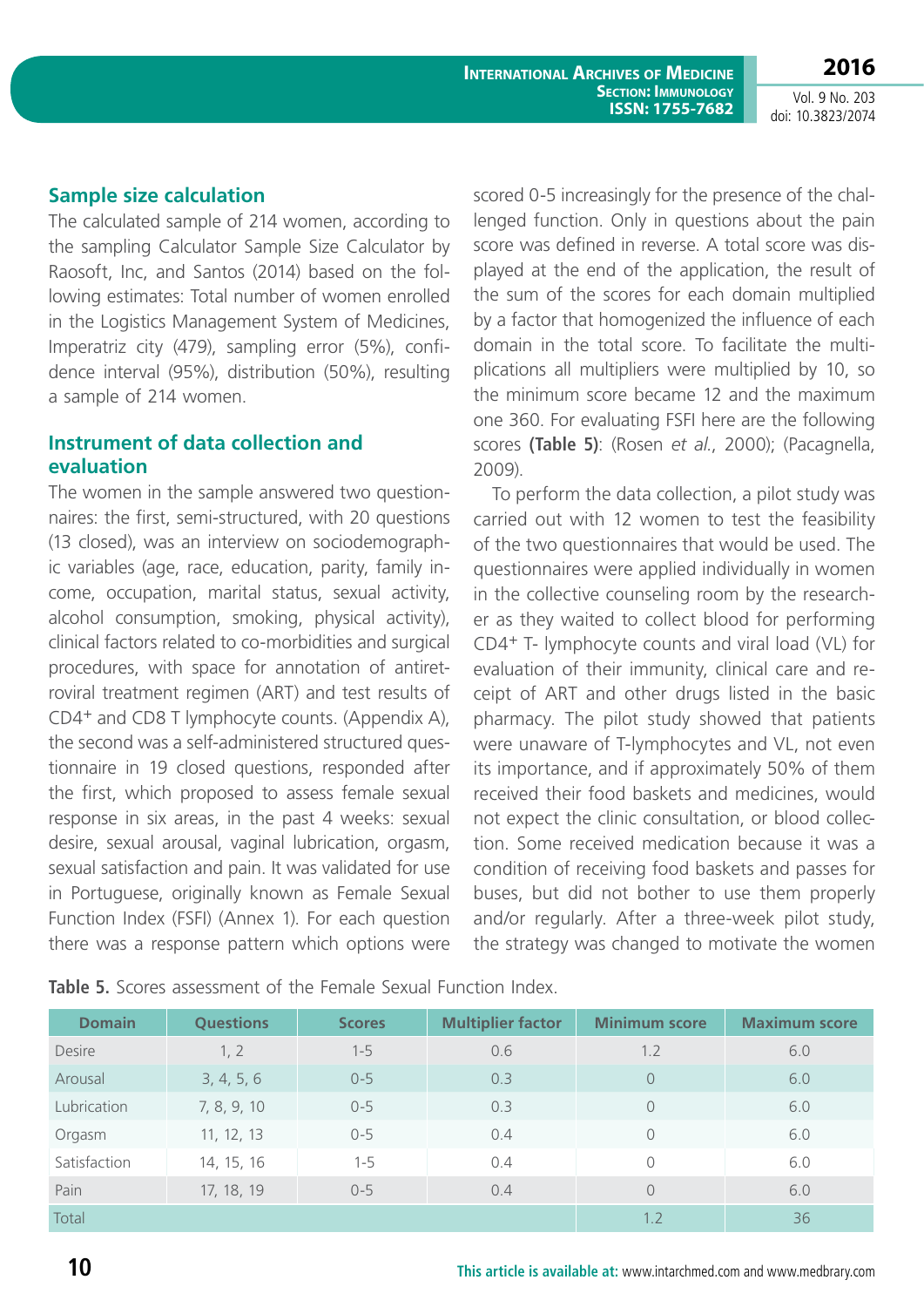**2016**

Vol. 9 No. 203 doi: 10.3823/2074

to participate in the research and provide them with greater autonomy about their treatment. As well as all previously scheduled patients, 10 and 20, were gathered in the living room of the collective advice, waiting for the blood collection for CD4+ T- lymphocyte count, receiving the basic food basket/bus passes and medical care, an informative - educational intervention was performed. At that time women were asked about what were lymphocytes, their importance and difference between them and VL, and why did the exam. As they did not know, the explanation was given them by comparing the CD4+ T- lymphocytes to Army soldiers and the body to the barracks and other comparisons of popular everyday. Completing the researcher talked about the research of Davey, Smith, Frankel (1979-1983), and Yarnell (1997), apud (Brody, 2010) and (Komisaruk, 2006), then he wondered if women were equal to men, as the answer was no, they were asked if they would like to participate in the study whose objective was to investigate whether the sexual activity had significance or relationship to the improvement (or not) of immunity. Blood collection for CD4+ T- lymphocyte count was carried out in a room next to the collective advice, attached to the laboratory of SAS, on Mondays and Thursdays, by nursing technicians trained by biochemists who performed the count of lymphocytes by flow cytometry method, trained by the company that manufactures the material necessary to do so (machines and kits for the exam) in comodata arrangements with the Health Ministry of Brazil

#### **Processing and statistical analysis**

Data were tabulated in Microsoft Office Excel® software, version 2010 (Microsoft Corporation, Redmond, United States of America) and expressed in tables, as absolute and relative frequencies, the categorical variables, and as mean, standard deviation, amplitude (parametric) and median (nonparametric), the continuous ones. The CD4+ T-lymphocyte cell count was stratified into quartiles, like the average score of the questionnaire Female Sexual Function Index (FSFI), then the quartiles were compared using Kruskal Wallis test. The Spearman correlation between the score of the FSFI and the lymphocyte count (CD4+, CD8 and CD4/CD8) was drawn. The parametria of the variables was performed by the Shapiro-Wilk test. All statistical analysis was performed using Stata (12.0) ® (Stata Corp LP, College Station, Texas, United States of America) and the alpha significance level of less than 5% was considered.

#### **Ethical aspects**

Data collection started after approval and issuance of the consolidated written opinions by the Research Ethics Committee, look 19020213.4.0000.5086, according to CNS Resolution No. 466 of 12/12/2012. Before answering the questionnaires each subject received two copies of the ICF, which was read by the researcher, to sign.

## **Results**

The sample consisted of 149 women, their epidemiological profile and the demographic and behavioral variables are described in methodology in the sample item.

The women with Aids of the sample prevailed those between 31 and 41 years old (47.7%), whose average age was 38 years, standard deviation (SD) of 9.1 years, but 91.3 % were productive and reproductive age group, brown (56.3%), with over 4 years of study (73.1 %), with home activities (50.3%), whose monthly income was up to 01 minimum wages (71,9%), 63.8 % reported being married ; 39.6% were married at the time of the interview, or had already been (24.2%), 96 % belonged to the Christian religion, 53 % were Catholic. Regarding to married life and gynecological – obstetric characteristics, prevailed women who lived with a partner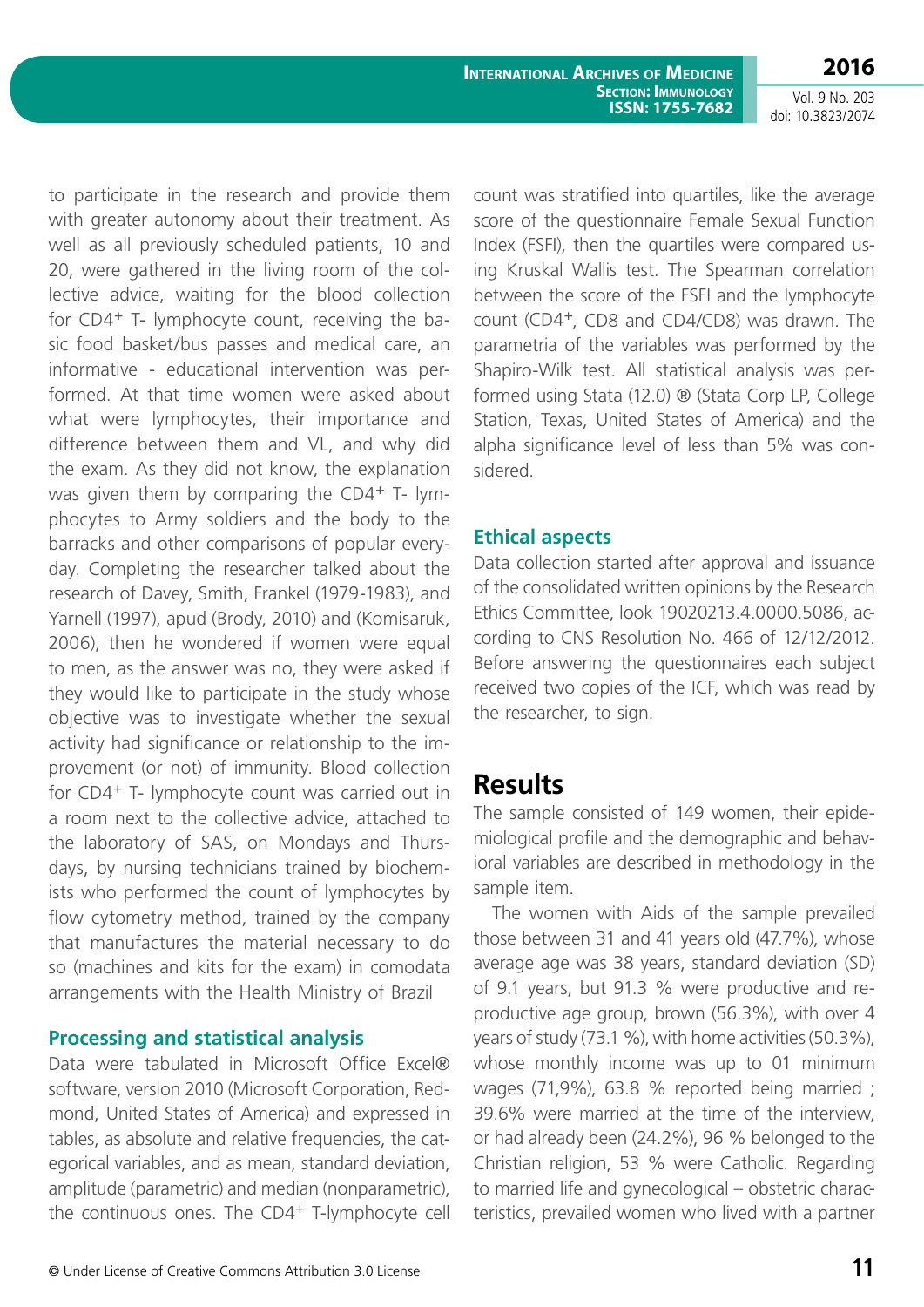**2016**

(62.4 %), who gave birth at least 1 time (91.2 %) and had at least one living child (88, 6 %). As for the lifestyle, the highlights were sedentary women (67.1 %), while 67.8 % practiced up to a sexual relationship/month, who slept six hours or more a day (87.9 %), 72, 5 % did not use drugs (tobacco and alcohol), 81.9 % had steady sexual partner, 69.1 % always wore condoms, and 57.7 % practiced sexual activities satisfactory to themselves in more than 50% of their sexual activities **(Table 4)**.

Evaluating Sexual Performance of the sample, the FSFI was layered in its domains. The mean, SD and the amplitude of each were observed, as well as its final score, in **Table 6**.

**Table 6.** Mean, standard deviation and range of domains and final score of the FSFI questionnaire for women with Aids . Imperatriz (MA)-BR. 2014.

| <b>FSFI*</b> domains | Mean $\pm$ SD                   | <b>Amplitude</b> |
|----------------------|---------------------------------|------------------|
| Desire               | $41.3 + 12.0$                   | $12 - 60$        |
| Arousal              | $45.6 \pm 10.7$                 | $12 - 60$        |
| Lubrication          | $46.1 + 11.9$                   | $12 - 60$        |
| Orgasm               | $46.0 + 12.4$                   | $12 - 60$        |
| Satisfaction         | $48.3 + 12.2$                   | $12 - 60$        |
| Pain                 | $41.7 + 12.3$                   | $12 - 60$        |
| <b>FSFI</b>          | $265.7 \pm 54.0$                | 72-351           |
|                      | *: Female Sexual Function Index |                  |

It was observed that among the domains the highest average was satisfaction  $(48.3 \pm 12.2)$ , followed by lubrication and orgasm, and the lower averages were desire  $(41,3 \pm 12.0)$  and pain  $(41, 1)$  $7 \pm 12.3$ ) validating the cycle of sexual response according to(Basson, 2005).

To identify the CD4<sup>+</sup> and CD8 T- lymphocyte count and CD4+/CD8 ratio, it was demonstrated average, standard deviation, median and range of CD4+ and CD8 T- lymphocyte counts, and CD4+/ CD8 ratio of the sample, in **Table 7**.

**Table 7.** Mean, standard deviation, median and amplitude of CD4+, CD8 T- lymphocytes count and CD4+/CD8 range of women with Aids . Imperatriz (MA), 2014.

**ISSN: 1755-7682**

| Lymphocyte<br>count | Mean $\pm$ SD     | <b>Median</b> | <b>Amplitude</b> |
|---------------------|-------------------|---------------|------------------|
| $CD4^+$             | $545.3 \pm 289.5$ | 505.0         | 17-1429          |
| C <sub>D</sub> 8    | $997.3 + 482.9$   | 895.0         | 181-3888         |
| $CD4^{+}/CD8$       | $0.6 + 0.4$       | O 5           | $0.02 - 2.78$    |

It was noted that there were women with extremely low CD4+ counts, indicating a low immunity probably susceptible to infection, whereas others in the opposite situation.

Investigating the association between sexual performance and CD4+ T- lymphocyte count, first CD4+ T- lymphocyte count was distributed into quartiles (lowest count for highest one), extracted the mean and standard deviation of these **(Table 8)**, then these results were compared with the result of the FSFI questionnaire, also stratified into quartiles, and the median extracted from each quartile, using the Kruskal - Wallis test **(Table 8)**. In this figure, it was observed that the lower CD4<sup>+</sup> count was in the first quartile, increasing in each quartile, finding the highest score above the third.

In **Table 8** it can be seen that the highest average and median of the FSFI score showed up concurrently to highest average of CD4<sup>+</sup> and the lowest averages of CD4+ coincided with the lowest averages and medians of FSFI score (Kruskal Wallis test with  $p = 0.0347$ ).

The investigation of the association between sexual performance and the CD4<sup>+</sup>/CD8 ratio was conducted as shown in **Table 9**, using the Spearman correlation test, noting the existence of a positive association between FSFI and the CD4+/CD8 ratio  $(p = 0.0264)$ , thus confirming the alternative hypothesis.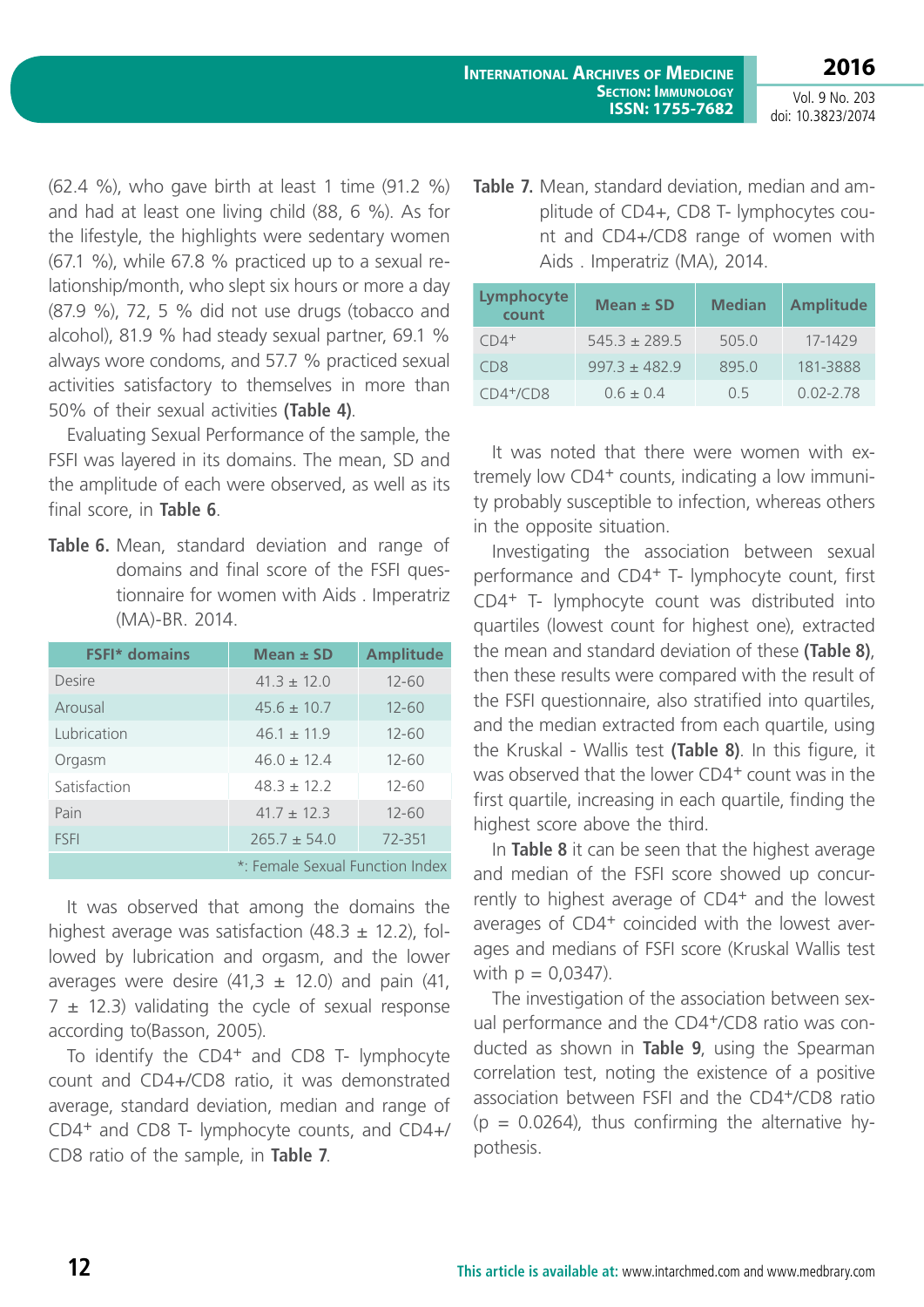**2016**

| <b>CD4<sup>+</sup>-T</b> lymphocytes |                   |                   |                   |                   |
|--------------------------------------|-------------------|-------------------|-------------------|-------------------|
| $Mn \pm SD$                          | $222.1 \pm 114.0$ | $438.4 \pm 43.7$  | $589.4 \pm 53.1$  | $940.1 \pm 205.6$ |
| <b>FSFI</b>                          |                   |                   |                   |                   |
| $Mn \pm SD$                          | $247.4 \pm 58.6$  | $266.3 \pm 49.1$  | $265.8 \pm 62.1$  | $283.8 \pm 38.9$  |
| Median                               | 252               | 280               | 284               | 295               |
| $n\frac{\%}{\)}$                     | 38(25.5)          | $Q_1$<br>37(24.5) | $Q_2$<br>37(24.5) | 37(24.5)          |

**Table 8.** Association of the Female Sexual Function Index (FSFI) questionnaire score and CD4<sup>+</sup>-T lymphocyte count of women living with Aids, distributed in quartiles. Imperatriz (MA), 2014.

**Table 9.** Spearman correlation between the score of the Female Sexual Function Index (FSFI) and CD4+/CD8 range of women with Aids . Imperatriz (MA)-BR., in 2014.

|                       | Mean $\pm$ SD<br><b>Median</b> |         |
|-----------------------|--------------------------------|---------|
| <b>T-</b> lymphocytes | Spearman                       | p-value |
| $CD4^{+}/CD8$         | 0.1819                         | 0.0264  |

# **Discussion**

Intersecting the information in (Hayashida *et al.*, 2003)with the (Margolis, 2006), sexual activity,being a physical activity, can stimulate or inhibit immune function, depending on whether moderate or exhaustive respectively.

There is a strong association between physical activity and sexual function, as well as physical inactivity and sexual dysfunction (78.9%) in inactive women compared to active ones (57.6%) (Cabral *et al.*, 2014). Corroborating these findings, (Margolis, 2006) and (Santos, 2010), has also considered that sexual activity is an important physical activity and can reduce sexual dysfunction, providing biopsychosocial wellness able to boost immunity. This study shows the practice of physical activity is not essential for satisfaction and good sexual performance, more than half of the women were sedentary and yet had had a positive and statistically significant association with good sexual performance.

The intimate relationships promote the proliferation of lymphocytes (Maia, 2002), and the

positive interpersonal relationships are related to lower levels of stress hormones (cortisol and catecholamines), better immune system response, and decrease the risk of several types of infection (Mcguire e Kiecolt-Glaser, 2000 apud Maia, 2002). In this study, 99.3% of the surveyed women have sexual partnership; 81.9% stable and 17.4% not stable. Considering the above information and that during orgasm there is a release of oxytocin, neurohormone that promotes sexual receptivity, satisfaction, promoting positive interpersonal relationships(Crenshaw, 1998); (Keesling, 1998); (Komisaruk, 2006), sexual activity improves the immune response.

It is hoped that the knowledge is an effective tool for the prevention of STI's, but in this study the highest prevalence of Aids occurred in women with 5-12 years of school, the elementary school and high school periods, in which is taught basic knowledge of anatomy, physiology, relationship between living beings, some diseases resulting of these relationships, including STI's.

Some studies suggest a positive association between sexual activity and immunity in men and the reverse in women (Lorenz e Van Anders, 2014). This study, however, shows a positive association between sexual activity and CD4+ T- lymphocyte count by comparing the quartiles of the FSFI and CD4<sup>+</sup>, using the Kruskal-Wallis test,  $p = 0.0347$ , and and positive Spearman correlation between sexual activity and CD4+/CD8,  $p = 0.0264$ .

PV Unprotected sexual intercourse is cited as the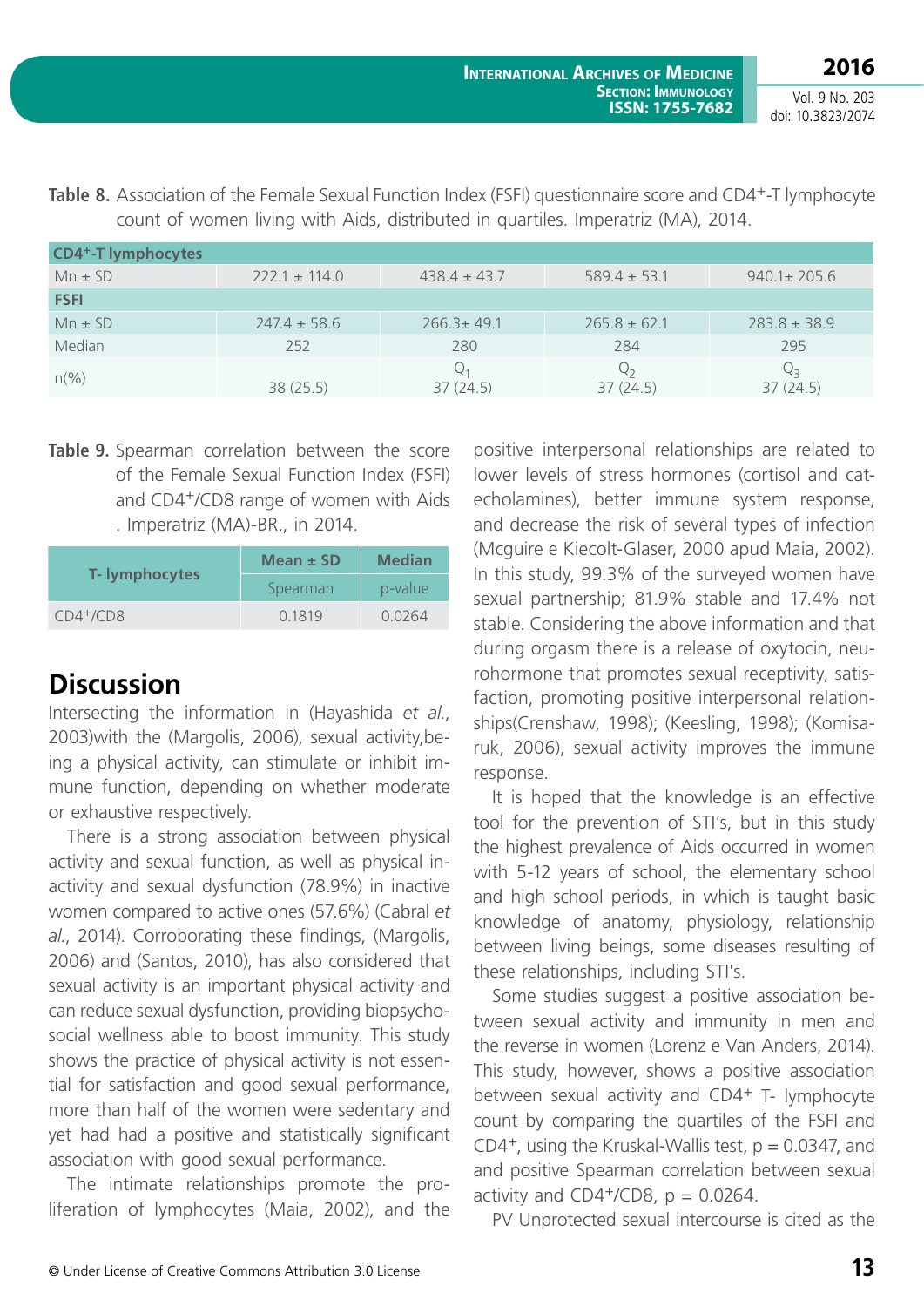only one able to improve immunity(Brody, 2010); (Lajoie *et al.*, 2014), but in this study only 11% of the sample surveyed did not use condoms, suggesting other factors related to sexual activity able to increase the CD4+ T- lymphocyte count and CD4+/ CD8. The study shows that sexual activity, consisting of desire, arousal, orgasm and satisfaction has a positive association with  $CD4+T -$  lymphocyte.

# **Conclusions**

In this study it was found that both physical and sexual activities may independently enhance immunity. Sexual satisfaction is important for the improvement of immunity. And in this sample there was a positive association between sex drive or sexual activity, with or without a condom, with CD4<sup>+</sup> T - lymphocyte count and CD4+/CD8 ratio.

# **References**

- (OMS), O. M. D. S. Mulheres e Saúde: Evidências de hoje, agenda de amanhã. Suissa: Organização Mundial da Saúde, 2011. 112 ISBN 978-85-7967-059-6.
- (UNAids ), J. U. N. P. O. H. A. Global report: UNAids report on the global Aids epidemic 2012. 2012. ISSN 978-92-9173-592-1. Acesso em: 29/08/2014.
- Abbas, A. K. L.; Andrew, H.; Pillai, S., S. Imunologia celular e molecular. 7. Rio de Janeiro: Elsevier, 2011. 592 ISBN 978-85- 352-4744-2.
- Basson, R. Women's sexual dysfunction: revised and expanded definitions. *CMAJ,* v. 172(10), p. 7, 2005 2005.
- Bastos, F. I. A feminização da epidemia de aids no Brasil: determinantes estruturais e alternativas de enfrentamento. Rio de Janeiro, 2001. Acesso em: 30/08/2014.
- Brody, S. The relative health benefits of different sexual activities. J Sex Med, v. 7, n. 4 Pt 1, p. 1336-61, Apr 2010. Disponível em: <<http://www.ncbi.nlm.nih.gov/pubmed/20088868>>.
- Cabral, P. U. et al. Physical activity and sexual function in middle-aged women. Rev Assoc Med Bras, v. 60, n. 1, p. 47-52, Jan-Feb 2014. Disponível em: [<http://www.ncbi.nlm.nih.gov/](http://www.ncbi.nlm.nih.gov/pubmed/24918852) [pubmed/24918852>](http://www.ncbi.nlm.nih.gov/pubmed/24918852).
- Cavalcanti, R. C., M. Tratamento Clínico das Inadequações Sexuais. 4. São Paulo: Roca, 2012. 382 ISBN 978-85-4120-009- 7.
- Costeira, C. R. B. O. Toque na relação interpessoal uma reflexão teórica sobre relações interpessoais. *International*

*Journal of Developmental and Educational Psychology,* v. 4, p. 325-330, 2008 2008.

- Crenshaw, T. L. A alquimia do amor e do tesão. Rio de Janeiro: Record, 1998. 445 ISBN 85-01-04835-6.
- Brasil, Departamento De DST, A. E. H. V. Aids. Brasília, Fevereiro 25, 2013 2013. Acesso em: 17/04/2013.
- Duarte, A. J. D. S. HIV/Aids . São Paulo: Editora Ateneu, 2010. 126 ISBN 978-85-388-0156-6.
- Faqueti, A. et al. Perfil epidemiológico de mortalidade por aids na população adulta do Brasil de 2001 a 2010. *Rev. Saúde Públ. Santa Cat.* Florianópolis. 7*:* 29- 39 p. 2014.
- Farthing, C. F.; BROWN, S.; STAUGHTON, R. C.D. Atlas colorido de Aids e da doença do HIV. 2. São Paulo: Artes Médicas, 1989. 114
- Gewehr, R. B.; Hetkowski, T. M. *S*exo e sexualidade no mundo moderno. Contexto e Educação. Ijuí: UNIJUÍ. 64*:* 81 - 107 p. 2001.
- Ghosh, M.; Rodriguez-Garcia, M.; Wira, C. R. Immunobiology of genital tract trauma: endocrine regulation of HIV acquisition in women following sexual assault or genital tract mutilation. *Am J Reprod Immunol,* v. 69 Suppl 1, p. 51-60, Feb 2013. Disponível em: [<http://www.ncbi.nlm.nih.gov/pubmed/23034063](http://www.ncbi.nlm.nih.gov/pubmed/23034063)>.
- Hayashida, S. A. Y. et al. Endorfinas em Ginecologia. *Revista Brasileira de Medicina*. São Paulo: Moreira Jr*:* 8 - 15 p. 2003.
- Herbenick, D. et al. Prevalence and characteristics of vibrator use by women in the United States: Results from a nationally representative study. *The journal of sexual medicine,* v. 6, p. 1857-1866, 2009/7/1 2009. Acesso em: 05/01/2015.
- Imperatriz, Portal Da Prfeitura De Imperatriz. A Cidade: História e dados geográficos de Imperatriz. Disponível em [http://www.](http://www.imperatriz.ma.gov.br) [imperatriz.ma.gov.br](http://www.imperatriz.ma.gov.br). Acesso em 03/01/2015
- Keesling, B. A Cura pelo Sexo. Rio de Janeiro: Record, 1998. 236 ISBN 85-01-04957-3.
- **•** Komisaruk, B. R. B.-F., C. & Whippple, B. The science of orgasm. United States of America: The Johns Hopkins University, 2006. 358 ISBN 0-8018-8490-x.
- Lajoie, J. et al. Association of sex work with reduced activation of the mucosal immune system. *J Infect Dis,* v. 210, n. 2, p. 319- 29, Jul 15 2014. Disponível em: [<http://www.ncbi.nlm.nih.gov/](http://www.ncbi.nlm.nih.gov/pubmed/24421257) [pubmed/24421257](http://www.ncbi.nlm.nih.gov/pubmed/24421257)>.
- Lorenz, T.; Van Anders, S. Interactions of sexual activity, gender, and depression with immunity. *J Sex Med,* v. 11, n. 4, p. 966- 79, Apr 2014. Disponível em: [<http://www.ncbi.nlm.nih.gov/](http://www.ncbi.nlm.nih.gov/pubmed/23448297) [pubmed/23448297>](http://www.ncbi.nlm.nih.gov/pubmed/23448297).
- Maia, Â. Emoções e sistema imunológico: um olhar sobre a psiconeuroimunologia. *Psicologia: teoria, investigação e prática. Portugal: Centro de Investigação em Psicologia. 2: 207-225 p. 2002.*
- **•** Margolis, J. A história íntima do orgasmo: tudo o que você nunca soube sobre os melhores 10 segundos de sua vida. Rio de Janeiro: Ediouro, 2006. 367 ISBN 85-00-01359-1.
- **•** Markle, J. G.; Fish, E. N. . SeXX matters in immunity. Trends in immunology: Elsevier Current Trends. 35*:* 97-104 p. 2014.